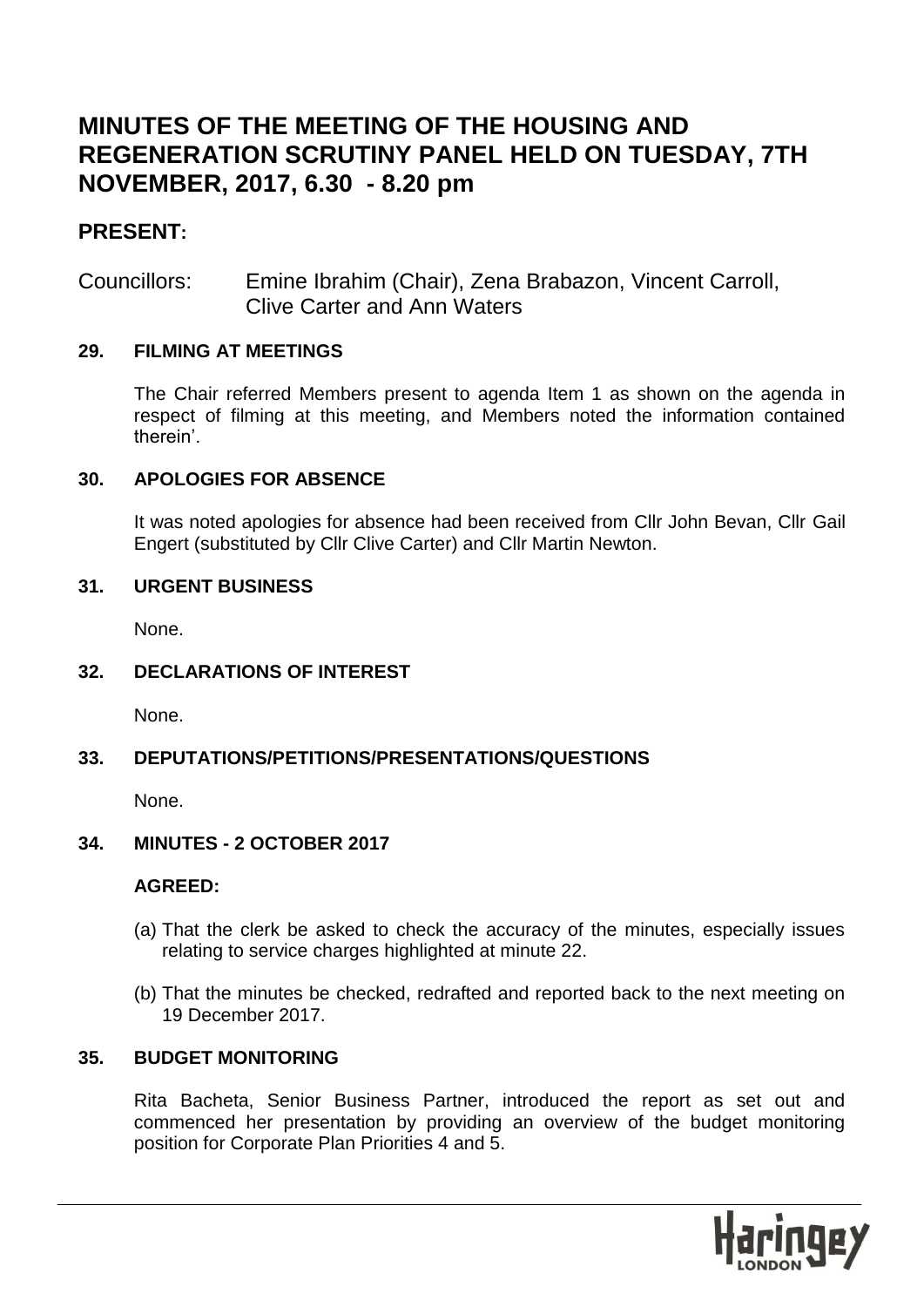The Panel was informed, as of 30 June 2017 (Quarter 1), Priorities 4 and 5 were projecting an overspend of £0.959. It was noted the Housing Revenue Account (HRA) was projecting an overspend of £0.4m.

Ms Bacheta provided further information on the overspend of £0.17m for Priority 4, the overspend of £0.80m for Priority 5 (General Fund), and the £0.4m overspend for Priority 5 (HRA).

The following points were noted in relation to Priority 4:

- An overspend of £0.25m was largely due to an unmet saving which had extended employment of a team of commercial property valuers from March 2017 to March 2018. The Panel was informed that the majority of these posts would no longer be required once the HDV was established and when some commercial properties had been transferred.
- It was noted that the overspend in this area had been offset by £0.08m from an overachievement of planning income and an additional contribution from NWLA to staff costs.

The following points were noted in relation to Priority 5 (General Fund):

- There was a projected £0.60m overspend in in-borough private sector leases; £0.70M overspend in bed and breakfast accommodation and a £0.40m underspend in supplier managed private sector leases.
- It was noted the service had identified a number of actions in order to reduce the projected overspend by year end. For example, the Panel was informed that officers were in dialogue with providers in order to deliver further shared facility hostels in 2017/18. Officers also explained they were in dialogue with providers to deliver further shared facility hostels in 2017/18. Work was also underway with various landlords to ensure retaining existing and sourcing future leased accommodation. It was also noted that there were various options being explored to increase supply and acquisitions.

In terms of the HRA, the following points were noted:

- The income shortfall related primarily to income receivable from garage lets. It was noted officers were in the process of drawing up an action plan to address this.
- Waste management costs had increased due to contract inflation. However, it was noted this had been offset by a lower than anticipated charge in landlord insurance costs. The Panel was informed that these charges would be reflected in Tenant and Leaseholders' service charges.
- Outstanding debt remained in relation to water rates. It was noted the contract with Thames Water continued to create financial pressures for the HRA. This was because the HRA had to bear costs of non-payment of bills which could not be passed back to Thames Water.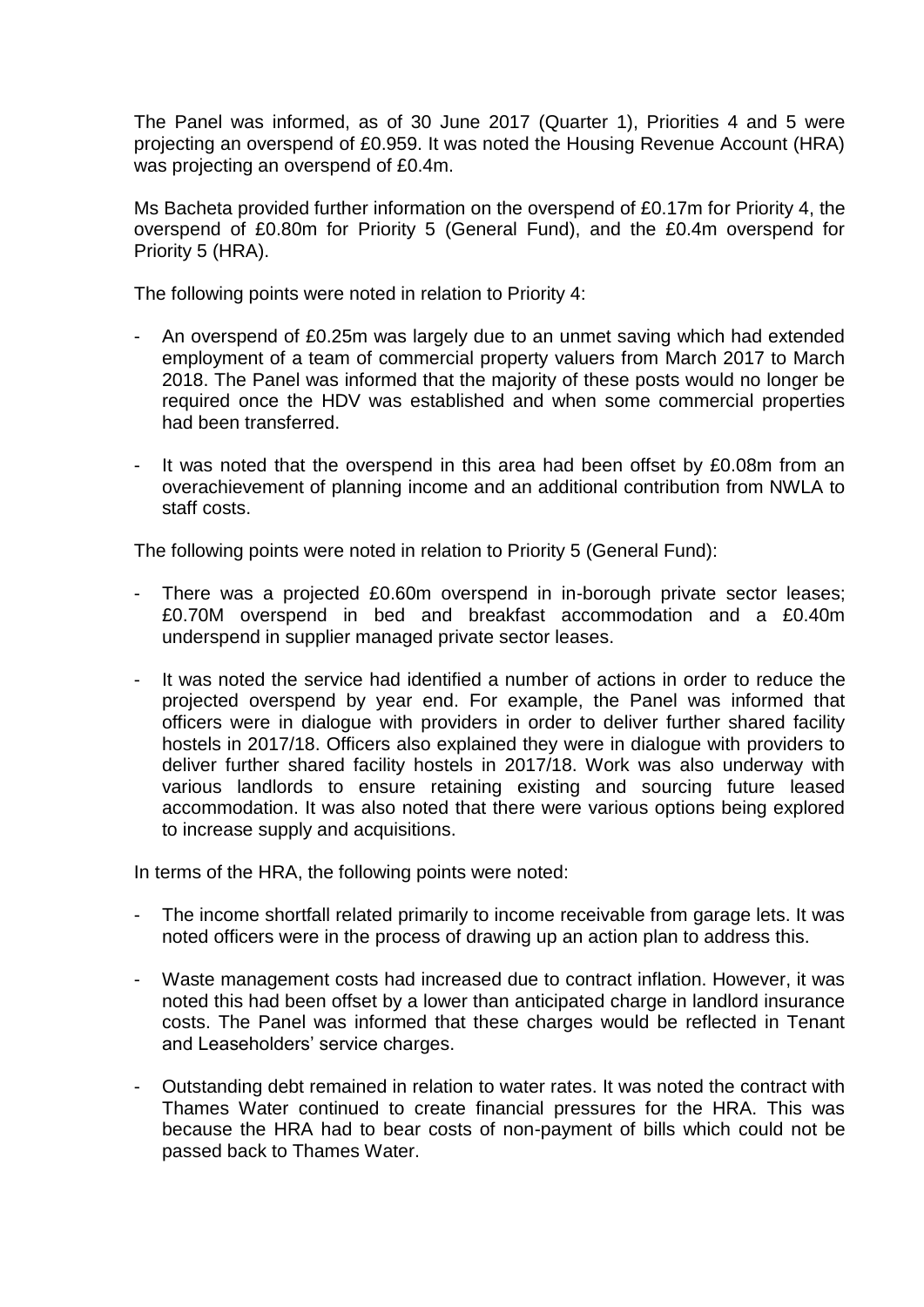During the discussion, the Panel was informed of a recent court case which had ruled against Southwark Council for a longstanding agreement with Thames Water. The Panel was informed Southwark had collected water charges along with tenant's rents. As a result, tenants did not deal directly with the water company as the Council had managed both billing and collection of payments. It was noted that a recent court case had challenged this arrangement and the commission the Council received from Thames Water for collecting water charges on their behalf. The court ruled that Southwark had acted as a 'water reseller' and had overcharged tenants. As a result, Southwark was paying this money back. The Panel was informed Homes for Haringey was looking closely at this case and what the decision might mean for Haringey.

In response to questions about the capital expenditure forecast, the Panel was informed that at Quarter 1, the capital programme for Priorities 4 and 5 was forecasting an underspend of £46.6m. As set out on pages 13 – 15 of the agenda, the Panel was informed further scrutiny would take place to ensure any capital programmes were capable of being delivered and that resources were allocated for their delivery.

The Panel raised concerns about the delivery percentage on the capital programme and it was agreed further information should be made available in future scrutiny reports to show the difference between an underspend and slippage on projects. A range of issues were discussed in relation to expenditure and underspend. This included consideration of payments on Alexandra Palace Heritage and underspends in relation to Wards Corner CPO, the Marsh Lane relocation project, acquisitions in relation to High Road West, schemes in Tottenham Hale, Northumberland Park School, and the District Energy Network scheme. In response to questions, officers provided further information on the process for dealing with unspent money and how this would be carried forward. In terms of HRA capital stock investment, the Panel was informed money would be carried forward to help fund stock acquisitions as part of a detailed programme for 2018/19.

Ms Bacheta concluded her presentation by providing information on the MTSF savings targets for 2017/18. The Panel was informed that at Quarter 1, it was projected £1.3m (84%) of the target would be achieved.

**AGREED:** That the overview of the budget monitoring position for Priorities 4 and 5 be noted.

#### **36. TEMPORARY ACCOMMODATION REDUCTION PLAN**

Denise Gandy, Executive Director of Housing Demand, Homes for Haringey, and Alan Benson, Head of Housing Strategy and Commissioning, Haringey Council, introduced the report as set out.

Ms Gandy commenced her presentation by informing the Panel that local authorities had a statutory duty to provide Temporary Accommodation (TA) to homeless households in line with the Housing Act 1996. It was noted that TA could take the form of nightly paid self-contained flats, accommodation on longer leases sourced from private landlords or Registered Providers and accommodation within the councils own stocks. The Panel was informed nightly paid accommodation was most expensive,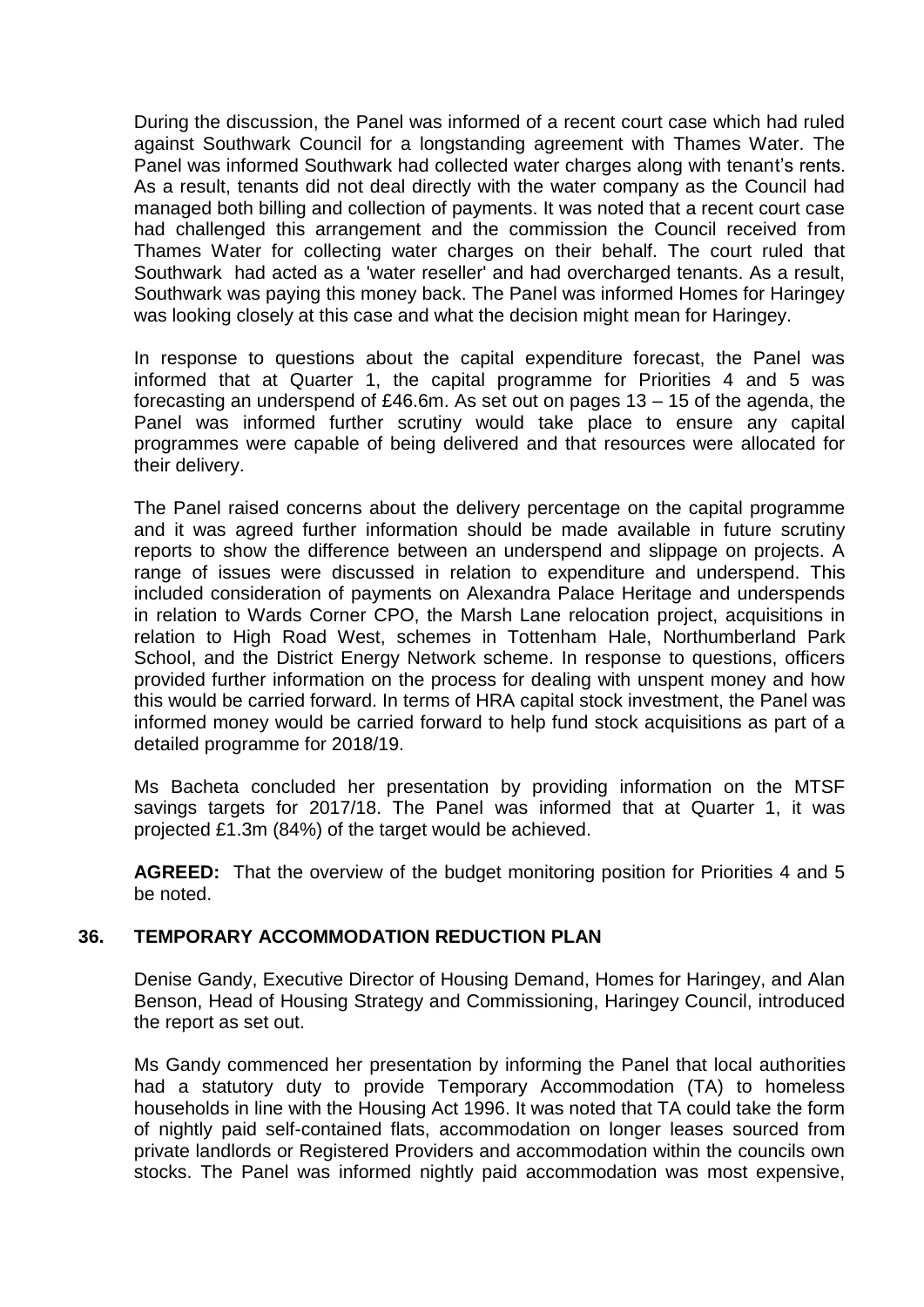with an average cost of £44 per night against an average cost of £35 for a longer-term lease.

In response to questions, the Panel was informed there had been a number of significant improvements in work to better manage demand. The following points were noted:

- The steady increase in the number of homelessness preventions achieved.
- The fact homelessness prevention work had been effective. It was noted that a recent review had highlighted that over the last 5 years only 10% of households had returned for assistance.
- Homeless acceptances had decreased from a peak of 762 in 2013/14 to 683 in 2016/17. It was noted this was in contrast to the general London picture of increasing acceptances.
- In terms of year to date 90% of decisions had been made in 33 working days compared to 45% in 2016/17.
- The number of cases "under investigation" had been maintained at less than 50, from over 200 for much of 2016/17.
- To date in 2017/18, the council had accepted a full housing duty to 45% of applicants, reduced from over 60% in 2016/17.
- The average in-flow into TA had reduced from 79 months to less than 50.
- An increasing number of Assured Shorthold Tenancies had been secured in order to prevent homelessness.

In response to questions, concerning initiatives to prevent homelessness, the Panel was informed that in 2016 Homes for Haringey's Housing Demand team underwent a restructure. It was noted that this had helped to significantly improve performance on homelessness prevention and decision making. It was noted that further changes were planned in order to implement the Homelessness Reduction Act.

Despite these improvements, the Panel was informed the budget situation remained challenging. The following points were noted:

- Although the number of households in TA was reducing the cost of providing TA remained high.
- There was a projected overspend of £800,000.
- There was a need to achieve strong prevention performance and to deliver new sources of supply.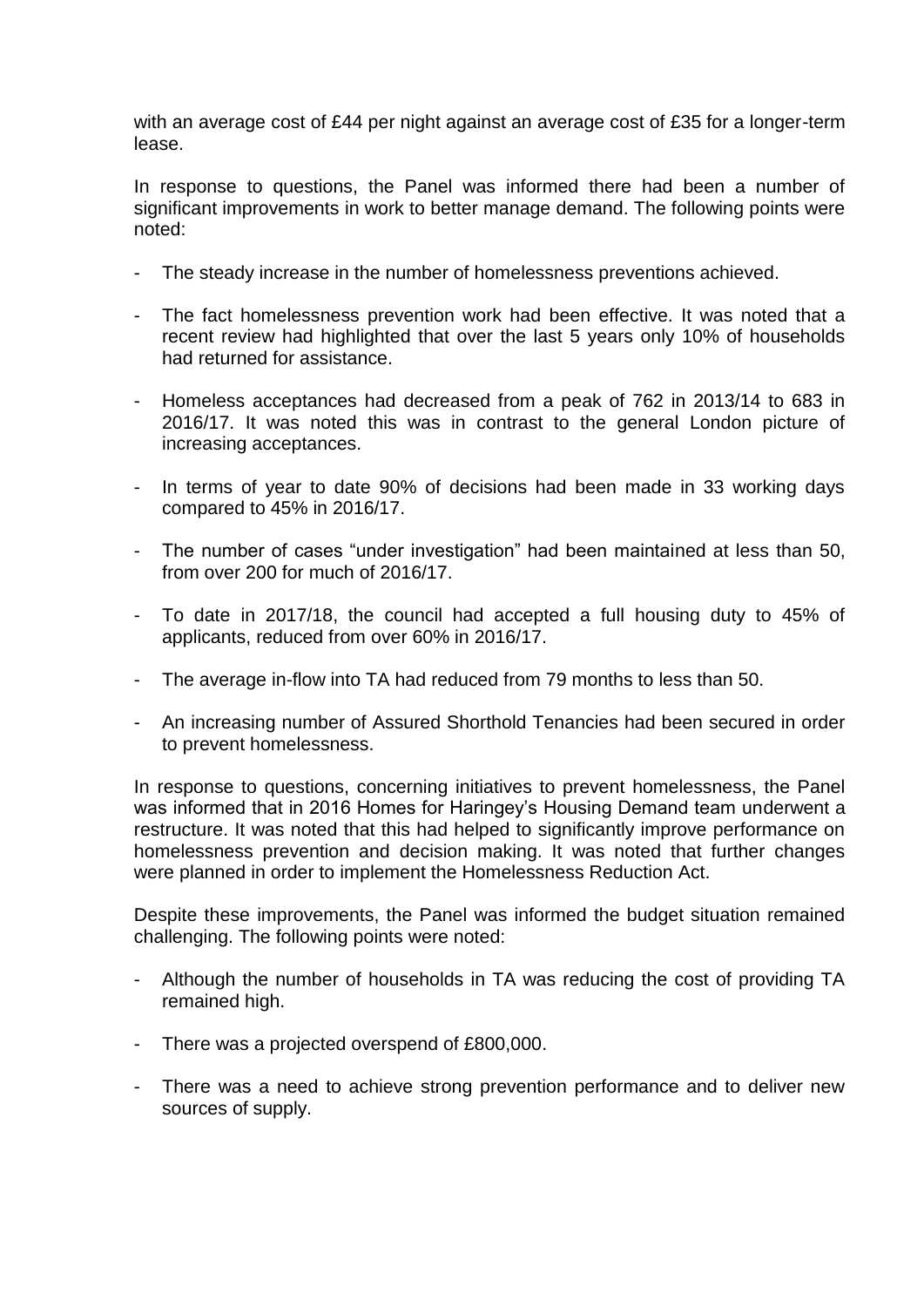The Panel was informed that the TA management fee had been replaced with a Flexible Homelessness Support Grant. It was noted this had created ring fenced funding which was available to invest in initiatives to reduce homelessness.

In response to questions, Mr Benson informed the Panel that the Council was investigating a range of options to increase the supply of homes to meet the need for TA. It was noted this could include the type of non-for-profit arms-length or charitable organisations, or wholly owned companies, which other local authorities had set up for this purpose and which formed a valuable mechanism for channelling right-to-buy receipts, borrowing and grants into building and acquiring new homes. In addition, it was noted options being investigated also included the types of partnerships with Housing Associations that other boroughs had entered into, which could deliver purchase and repair programme to acquire often badly managed private sector stock for use as affordable housing. It was noted that these new supply options had been listed on the Forward Plan for consideration by Cabinet in January 2018.

The following points were noted:

- The Council had agreed a £16m General Fund direct acquisitions budget. It was noted that this funding was being drawn down by Homes for Haringey, primarily to purchase and repair former right-to-buy stock and to bring it back into use as affordable housing.
- The work that was taking place to convert emergency accommodation into Assured Shorthold Tenancies.
- The work Homes for Haringey was doing to increase the number of lodges available for emergency accommodation, building on the model of Broadwater Lodge.

During the discussion, a range of issues were considered including a number of areas relating to the Haringey Development Vehicle (HDV) and other regeneration schemes. The Panel raised particular concerns about the impact of decanting on waiting times for TA. The importance of mapping these changes was also highlighted.

Ms Gandy concluded the presentation by providing an update on the Homelessness Reduction Act. It was noted further information on this, including the implications for Haringey, would be considered by the Panel in December 2017.

**AGREED:** That the report setting out the Council's developing plans to reduce the costs of temporary accommodation be noted.

#### **37. HARINGEY DEVELOPMENT VEHICLE - VERBAL UPDATE**

The Panel was informed that apologies for absence had been received from Dan Hawthorn, Director of Housing and Growth. As a result, the following update was tabled at the meeting: